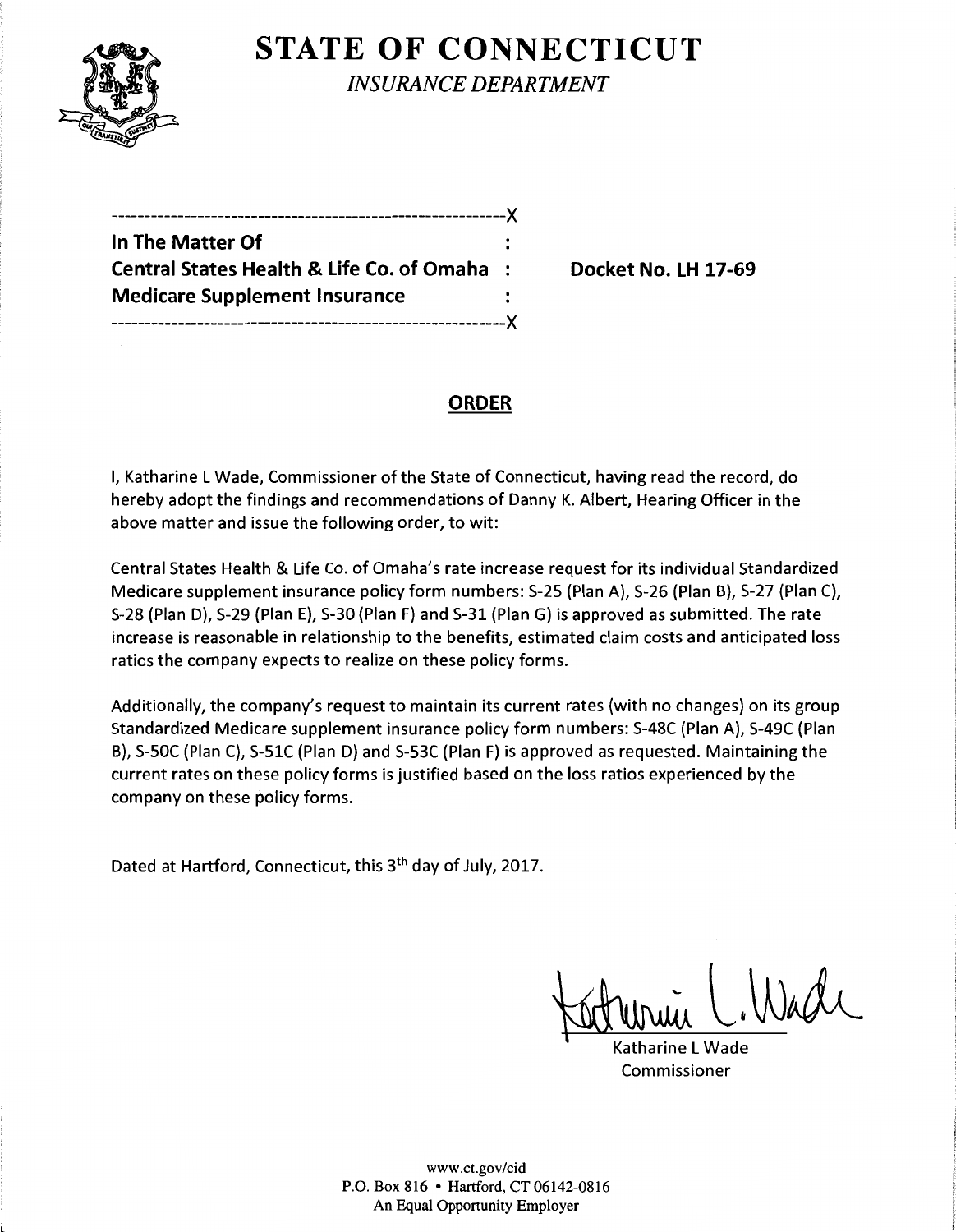

# **STATE OF CONNECTICUT**

| In The Matter Of                     |   |
|--------------------------------------|---|
| Central States Health & Life Company |   |
| Of Omaha                             |   |
| <b>Medicare Supplement Insurance</b> | : |
|                                      | Y |

Docket No. LH 17-69

### PROPOSED FINAL DECISION

#### 1. INTRODUCTION

The Insurance Commissioner of the State of Connecticut is empowered to review rates charged for individual and group Medicare supplement policies sold to any resident of this State who is eligible for Medicare. The source for this regulatory authority is contained in Chapter 700c and Section 38a-495a ofthe Connecticut General Statutes.

After due notice, a hearing was held at the Insurance Department in Hartford on Thursday, June 22, 2017, to consider whether or not the rate increase requested by Central States Health & Life Company of Omaha on its individual Standardized Medicare supplement insurance business should be approved.

No members from the general public attended the hearing.

No company representatives from Central States Health & Life Company of Omaha attended the hearing.

The hearing was conducted in accordance with the requirements of Section 38a-474, Connecticut General Statutes, the Uniform Administrative Procedures Act, Chapter 54 of Section 38a-8-l et seq. ofthe Regulations of Connecticut State Agencies.

A Medicare supplement policy is a private health insurance policy sold on an individual or group basis, which provides benefits that are additional to the benefits provided by Medicare. For many years Medicare supplement policies have been highly regulated under both state and federal law to protect the interests of persons eligible for Medicare who depend on these policies to provide additional coverage for the costs of health care.

Effective December I, 2005, Connecticut amended its program of standardized Medicare supplement policies in accordance with Section 38a-495a of the Connecticut General Statutes, and Sections 38a-495a-1 through 38a-495a-21 of the Regulations of Connecticut Agencies. This program, which conforms to federal requirements, provides a "core" package of benefits known as Plan A. Insurers may also offer any one or more of eleven other plans (Plans B through N).

Effective January I, 2006, in accordance with Section 38a-495c of the Connecticut General Statutes (as amended by Public Act 05-20) premiums for all Medicare supplement policies in the state must use community rating. Rates for Plans A through N must be computed without regard to age, gender, previous claims history or the medical condition of any person covered by a Medicare supplement policy or certificate.

The statute provides that coverage under Plans A through N may not be denied on the basis of age, gender, previous claims history or the medical condition of any covered person. Insurers may exclude benefits for losses incurred within six months from the effective date of coverage based on a pre-existing condition.

Effective October 1, 1998, carriers that offer Plan B or Plan C must make these plans as well as Plan A, available to all persons eligible for Medicare by reason of disability.

Insurers must also make the necessary arrangements to receive notice of all claims paid by Medicare for their insureds so that supplement benefits can be computed and paid without requiring insureds to file claim forms for

> www .ct.gov/cid P.O. Box 816 • Hartford, CT 06142-0816 An Equal Opportunity Employer

1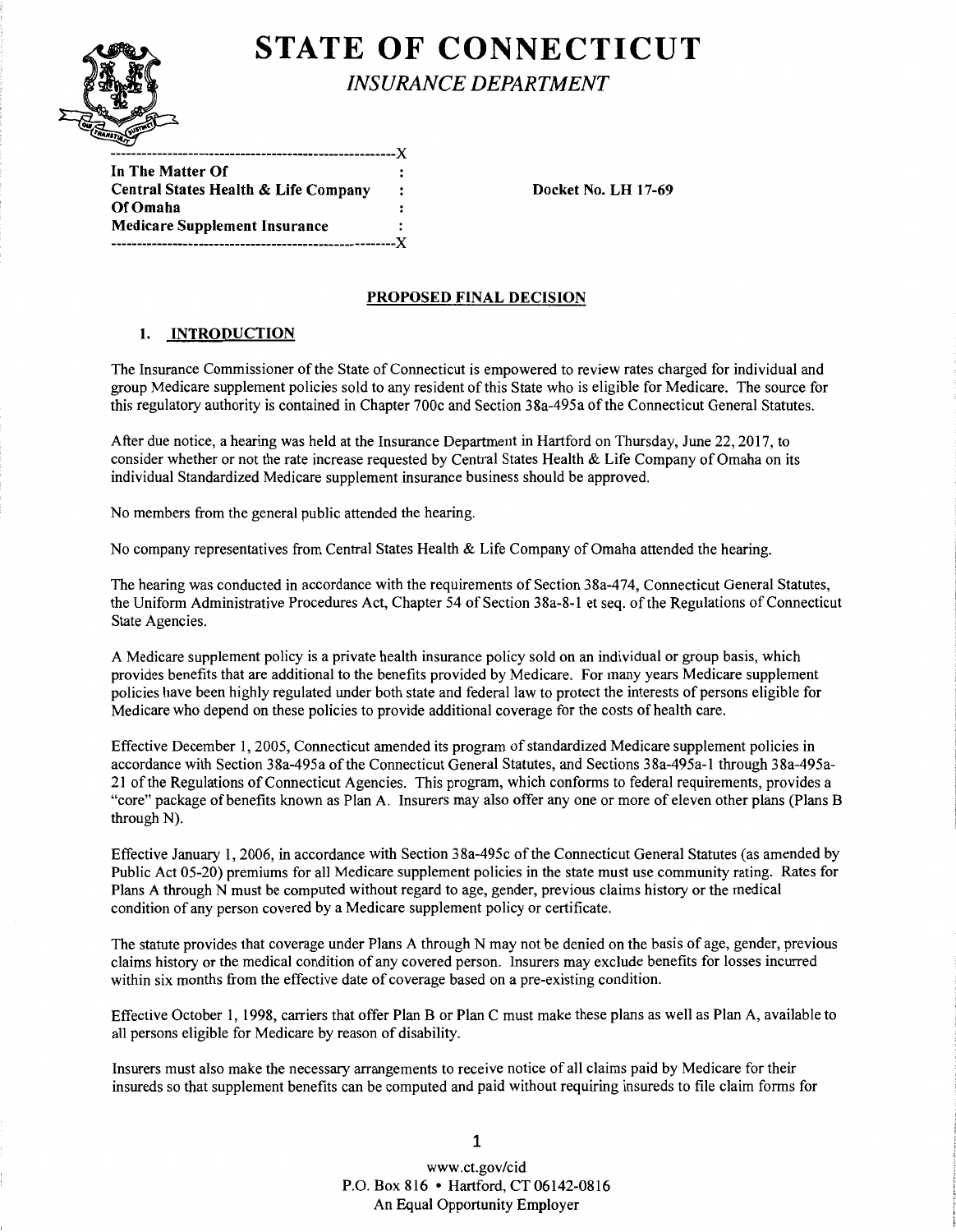such benefits. This process of direct notice and automatic claims payment is commonly referred to as "piggybacking" or "crossover".

Sections 38a-495 and 38a-522 ofthe Connecticut General Statutes, and Section 38a-495a-10 ofthe Regulations of Connecticut Agencies, state that individual and group Medicare supplement policies must have anticipated loss ratios of 65% and 75%, respectively. Under Sections 38a-495-7 and 38a-495a-10 of the Regulations of Connecticut Agencies, filings for rate increases must demonstrate that actual and expected losses in relation to premiums meet these standards, and anticipated loss ratios for the entire future period for which the requested premiums are calculated to provide coverage must be expected to equal or exceed the appropriate loss ratio standard.

Section 38a-473 ofthe Connecticut General Statutes provides that no insurer may incorporate in its rates for Medicare supplement policies factors for expenses that exceed 150% of the average expense ratio for that insurer's entire written premium for all lines of health insurance for the previous calendar year.

#### II. **FINDING OF FACT**

After reviewing the exhibits entered into the record of this proceeding, the testimony of the witnesses, and utilizing the experience, technical competence and specialized knowledge of the Insurance Department, the undersigned makes the following findings of fact:

1. Central States Health & Life Company of Omaha (CSO) has requested the following rate increases on its individual, and group standardized Medicare supplement plans:

|      | Proposed      | Individual      |
|------|---------------|-----------------|
| Plan | Rate Increase | Form            |
| A    | 5.0%          | S <sub>25</sub> |
| B    | 5.0%          | S26             |
| C    | 5.0%          | S27             |
| D    | 5.0%          | S <sub>28</sub> |
| E    | 5.0%          | S <sub>29</sub> |
| F    | 5.0%          | S30             |
| G    | 5.0%          | S31             |
|      | Proposed      | Group           |
| Plan | Rate Increase | Form            |
| A    | $0.0\%$       | <b>S48 C</b>    |
| B    | $0.0\%$       | S49 C           |
| C    | $0.0\%$       | <b>S50 C</b>    |
| D    | $0.0\%$       | S51 C           |
| F    | $0.0\%$       | S53 C           |
|      |               |                 |

2. In-force counts are as of December 31, 2016:

|              | Connecticut      | Connecticut      | Nationwide     | Nationwide       |
|--------------|------------------|------------------|----------------|------------------|
| Plan         | In-Force $(Ind)$ | $In-Force (Grp)$ | In-Force (Ind) | $In-Force (Grp)$ |
| $\mathbf{A}$ |                  |                  | 107            |                  |
| в            |                  |                  | 165            | 21               |
|              | 14               |                  | 588            | 218              |
|              |                  |                  | 700            | 15               |
| Е            |                  | n/a              |                | n/a              |
| F            | 89               | 13               | 754            | 519              |
|              |                  | n/a              | 53             | n/a              |